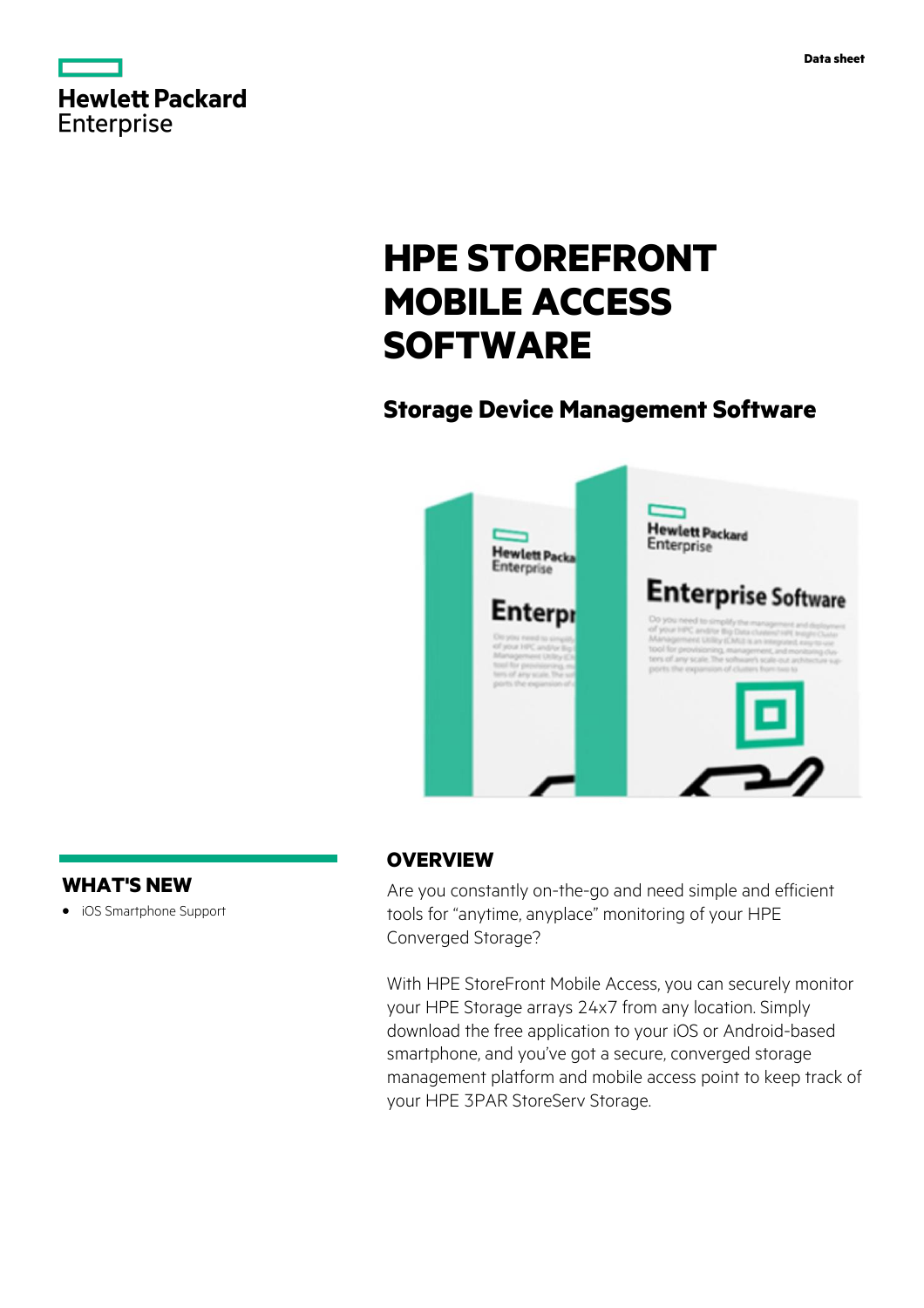The HPE StoreFront Mobile Access App provides a no-risk, encrypted login with browse-only enforcement access. This means the entire communication is encrypted for your protection. It's integrated with current HPE 3PAR StoreServ role-based security, and offers a simple, intuitive user interface that's consistent with HPE 3PAR Management Console.

HPE StoreFront Mobile Access enables storage administrators to have real time access to there HPE Converged Storage allowing them to act on information faster than ever before.

#### **FEATURES**

#### **Delivers Access to HPE Converged Storage via iOS or Android Smartphones**

Anytime anywhere monitoring of 3PAR StoreServ Storage no matter where you are located.

Monitor key performance metrics, system statistics and other useful information to ensure 3PAR StoreServ Storage is configured properly.

Receive alerts and notifications in case of errors to ensure immediate troubleshooting.

#### **Secure, Intuitive and Easy-to-Use**

Encrypted login to ensure no unauthorized access to storage.

Simple User-Interface is coherent with HPE 3PAR Management Console.

#### **Single Application to Monitor Multiple HPE Converged Storage Arrays**

Centralize mobile access through a Converged Storage management solution.

Single point of view for all HPE 3PAR StoreServ Storage in environment.